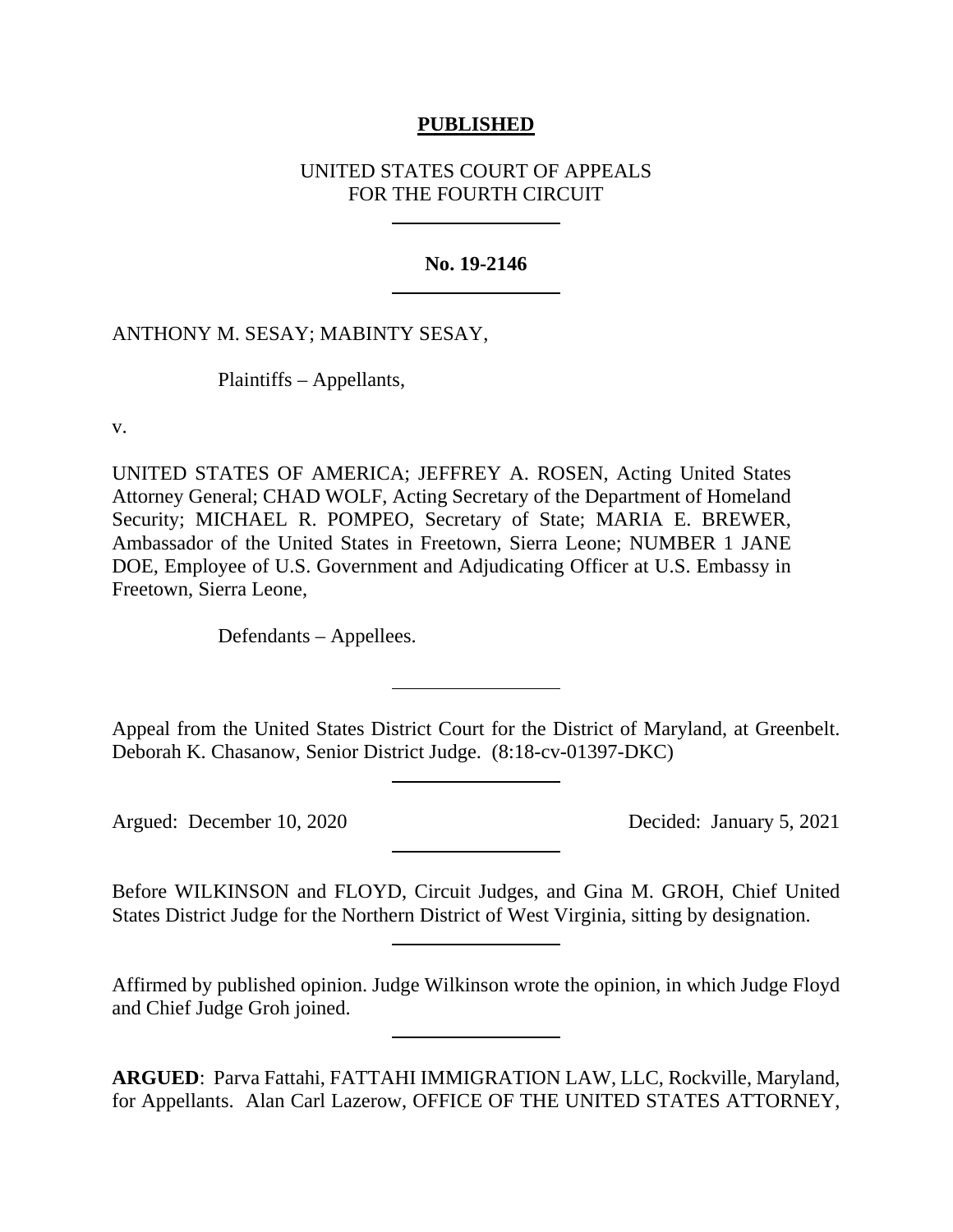Baltimore, Maryland, for Appellees. ON BRIEF: Robert K. Hur, United States Attorney, OFFICE OF THE UNITED STATES ATTORNEY, Baltimore, Maryland, for Appellees.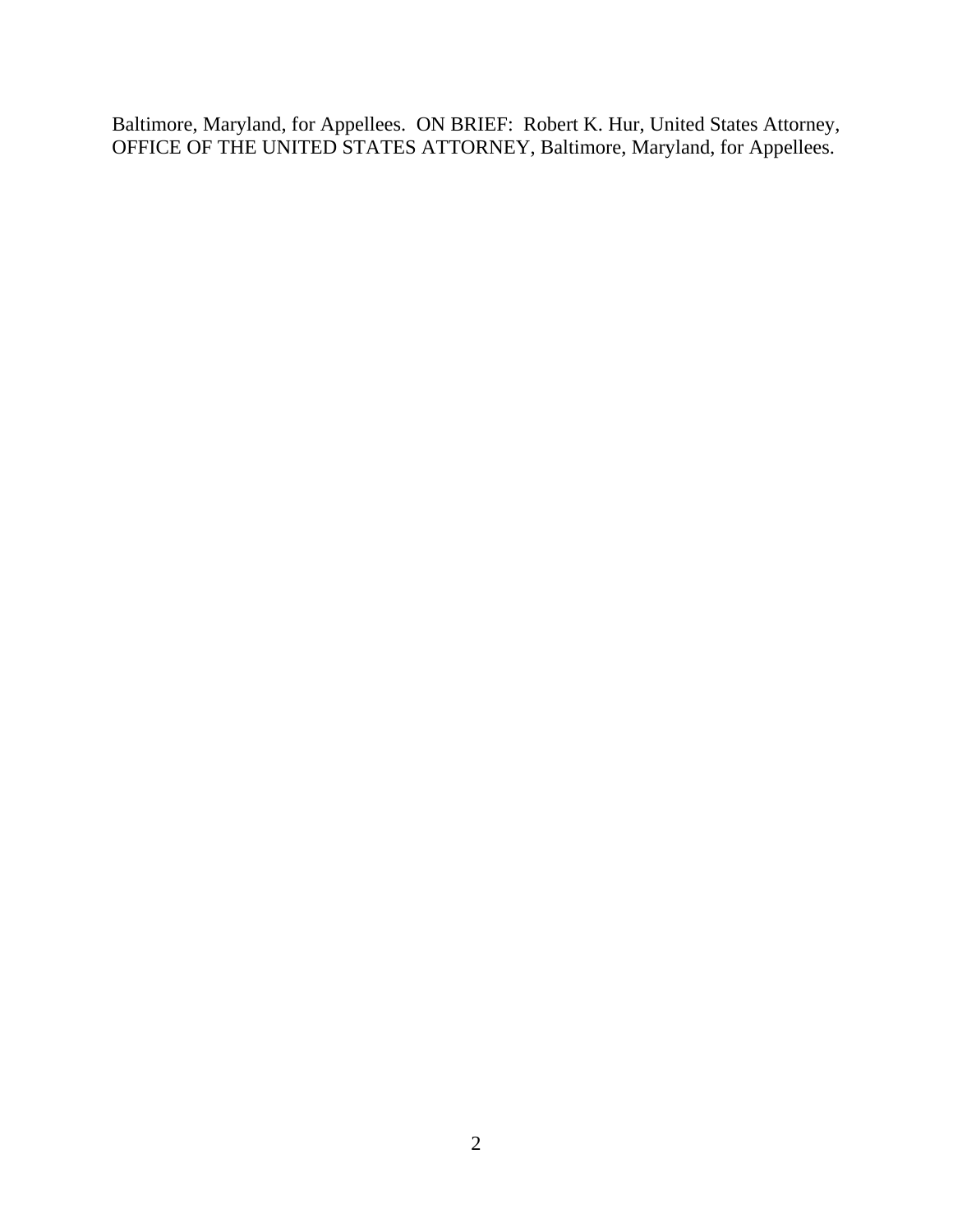### WILKINSON, Circuit Judge:

Appellants Anthony Sesay, a United States citizen, and his daughter Mabinty Sesay, a citizen and resident of Sierra Leone, challenge the denial of a visa to Ms. Sesay. The district court dismissed appellants' complaint under the doctrine of consular nonreviewability. We affirm.

#### I.

An alien must generally be issued an immigrant or nonimmigrant visa in order to enter the United States. *See* 8 U.S.C.  $\S\S$  [1](#page-2-0)181(a), 1182(a)(7).<sup>1</sup> A State Department consular officer makes the decision whether to grant or deny a visa, *see* 8 U.S.C. §  $1201(a)(1)$ , and the applicant bears the burden of proving "to the satisfaction of the consular officer that he is eligible to receive a visa," 8 U.S.C. § 1361.

Appellants began this process in October 2016 when Mr. Sesay filed an immediaterelative petition on behalf of Ms. Sesay with the U.S. Citizenship and Immigration Services of the Department of Homeland Security. After the petition was approved, Ms. Sesay applied for a visa. In November 2017, a consular officer interviewed her at the U.S. Consulate in Sierra Leone. During this interview, the consular officer suspected Ms. Sesay of lying about her age. Appellants were informed that Ms. Sesay's application would remain pending until she could "prove her age," an essential fact for her visa application.

<span id="page-2-0"></span><sup>&</sup>lt;sup>1</sup> Consistent with the Immigration and Nationality Act, we employ the term "alien." *See* 8 U.S.C. § 1101(a)(3) (defining the term "alien" as "any person not a citizen or national of the United States").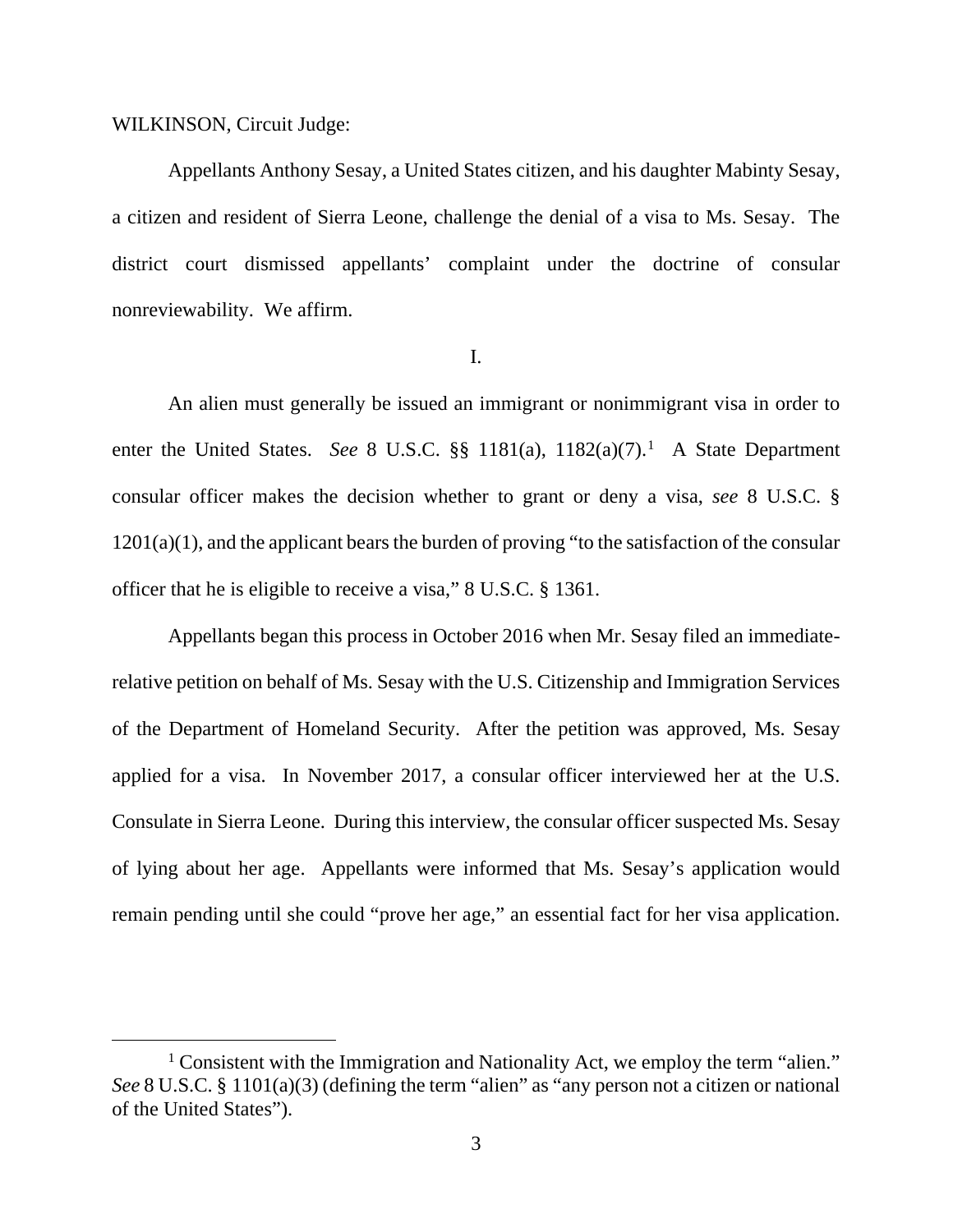J.A. 34; *see also* 8 U.S.C. §§ 1101(b)(1), 1151(f)(1). Appellants supplied further documentation in December 2017.

Appellants then filed a complaint in April 2018 seeking a declaratory judgment and writ of mandamus to compel adjudication of Ms. Sesay's application. During these proceedings, the government informed appellants that Ms. Sesay's application was denied in November 2017 under 8 U.S.C. § 1201(g) due to Ms. Sesay's failure to supply necessary documentation. In particular, the government informed appellants that it requested Ms. Sesay's "National Primary School Examination or Basic Educational Certificate Examination index number and associated documents" in December 2017 in order to verify her age, but that, "[t]o date, [Ms. Sesay had] not provided these documents." J.A. 48. Appellants subsequently filed a motion for a temporary restraining order on May 10, 2018, after which the government informed appellants that Ms. Sesay's application was further denied on May 3, 2018, under 8 U.S.C. § 1182(a)(6)(C)(i) because Ms. Sesay had made "a material misrepresentation to obtain a visa by misrepresenting her age and presenting a passport in a false identity." J.A. 66.

After getting this notice, appellants voluntarily dismissed the April 2018 complaint on May 14, 2018, as they had received the adjudication they sought. Brief of Appellee at 3–4 (citing Case No. 8:18-cv-01112 (D. Md.), at ECF No. 14). However, just before dismissing the April 2018 complaint, appellants filed this action in district court.

The government moved to dismiss the action in July 2018, which the district court granted in February 2019 under the doctrine of consular nonreviewability. *Sesay v. United States*, No. DKC 18-1397, 2019 WL 670244 (D. Md. Feb. 19, 2019). The district court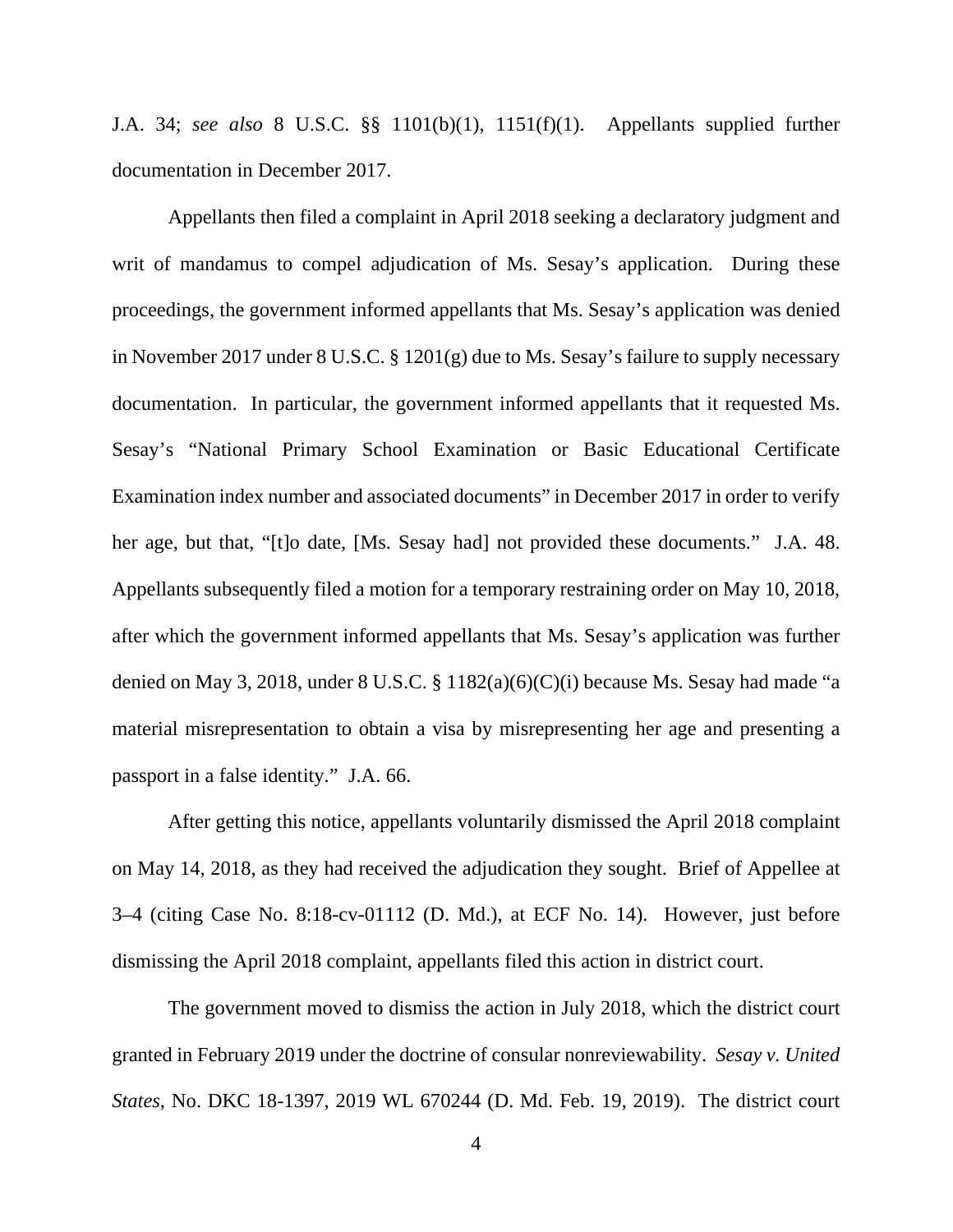found that Ms. Sesay "ha[d] no constitutional right to enter the United States as an unadmitted and nonresident alien." *Id*. at \*4. Moreover, the government's actions—citing the applicable inadmissibility provision and reviewing Ms. Sesay's additional documents—provided a "facially legitimate and bona fide" reason for the denial, which *Mandel* and Justice Kennedy's concurrence in *Kerry v. Din* instruct us is required when a U.S. citizen's constitutional rights are burdened by a visa denial. *Id.* at \*3–5 (citing *Kleindienst v. Mandel*, 408 U.S. 753 (1972); *Kerry v. Din*, 576 U.S. 86 (2015) (Kennedy, J., concurring in the judgment)). The court further found that appellants had not made an affirmative showing of bad faith, which would allow the court to consider the factual details underlying the consular officer's decision. *Id.* at \*4–5. Appellants filed a motion for reconsideration in March 2019, which the district court denied. *Sesay v. United States*, No. DKC 18-1397, 2019 WL 3817263 (D. Md. Aug. 14, 2019). This appeal timely followed.

II.

Appellants argue that the district court erred in dismissing their complaint because, *inter alia*, it misapplied the doctrine of consular nonreviewability. We review this dismissal *de novo*. *Cardenas v. United States*, 826 F.3d 1164, 1169 (9th Cir. 2016).

The doctrine of consular nonreviewability is well established. It instructs that ordinarily, "it is not within the province of any court, unless expressly authorized by law, to review the determination of the political branch of the Government to exclude a given alien." *United States ex rel. Knauff v. Shaughnessy*, 338 U.S. 537, 543 (1950); *see also Kleindienst v. Mandel*, 408 U.S. 753, 765–66 (1972). The primacy of the political branches over immigration policy is a function of the separation of powers. *See Fiallo v. Bell*, 430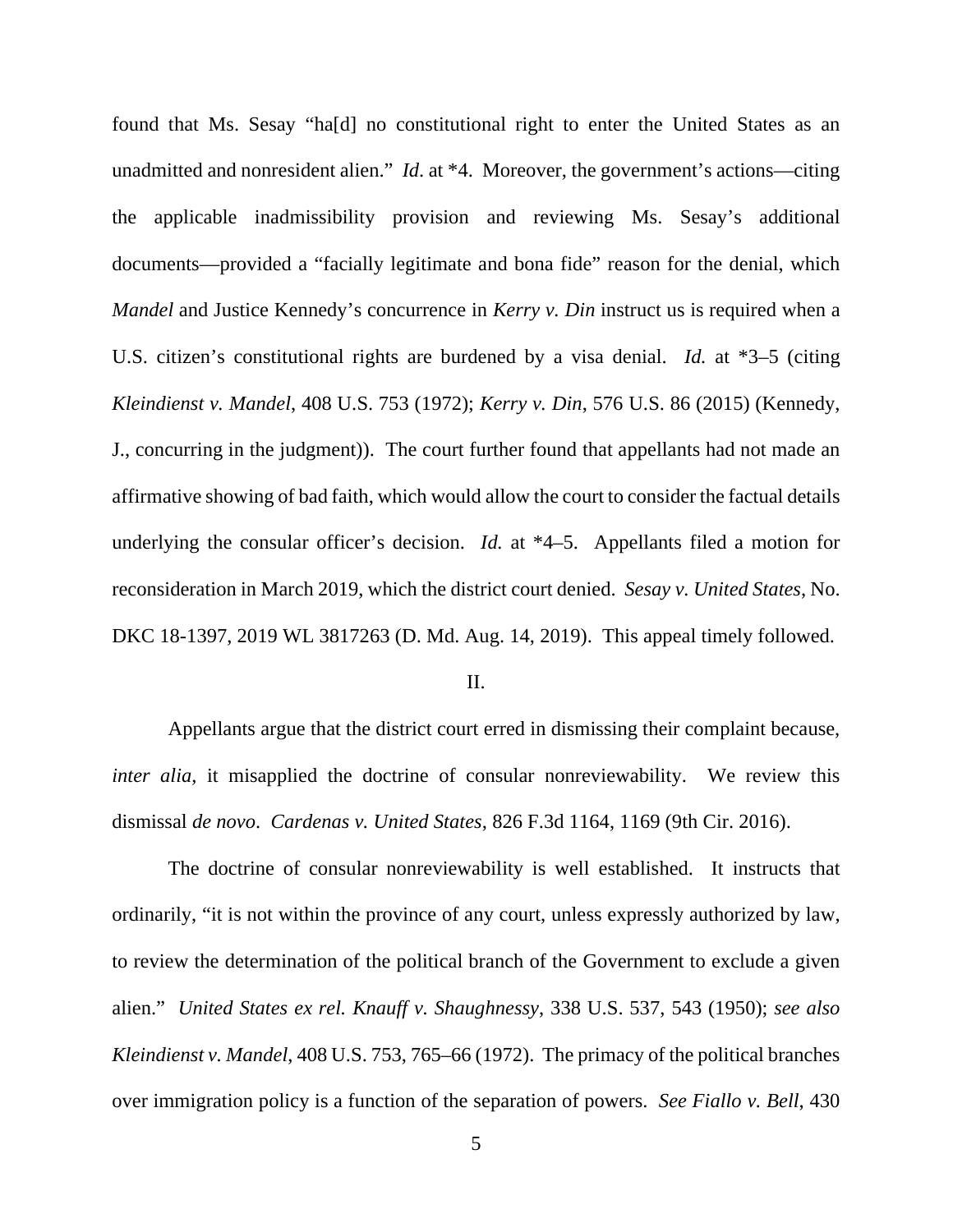U.S. 787, 798 (1977). Accordingly, judicial deference is required where executive officials, such as the consular officer here, possess expertise in matters falling outside judicial competency, including local conditions in foreign countries, diplomatic relationships and protocols, and national security needs. *See Negusie v. Holder*, 555 U.S. 511, 517 (2009).

The Supreme Court recognized a narrow exception to this general rule in *Mandel,*  allowing for limited judicial review when a U.S. citizen's own constitutional rights (here Mr. Sesay's) are assertedly burdened by a visa denial. *Mandel*, 408 U.S. at 770. As Justice Kennedy explained in his concurring opinion in *Kerry v. Din*, when there is such a burden, an executive officer's decision to deny a visa is only valid when made "on the basis of a facially legitimate and bona fide reason." 576 U.S. 86, 104 (2015) (Kennedy, J., concurring in the judgment) (quoting *Mandel*, 408 U.S. at 770).<sup>[2](#page-5-0)</sup>

In *Din*, Justice Kennedy found that even assuming a constitutional interest was burdened, the government satisfied its obligation of providing a "facially legitimate and bona fide reason" by simply providing notice of the statutory provision under which the visa was denied. *Id.* at 102–04. He explained: "Once this standard is met, 'courts will neither look behind the exercise of that discretion, nor test it by balancing its justification against' the constitutional interests of citizens the visa denial might implicate." *Id.* at 104 (quoting *Mandel*, 408 U.S. at 770). For unless an applicant can affirmatively show bad

<span id="page-5-0"></span><sup>2</sup> We have previously recognized Justice Kennedy's concurrence as controlling. *Int'l Refugee Assistance Project v. Trump*, 883 F.3d 233, 263 n.11 (4th Cir. 2018) (citing *Cardenas*, 826 F.3d at 1171), *vacated on other grounds*, 138 S. Ct. 2710 (2018).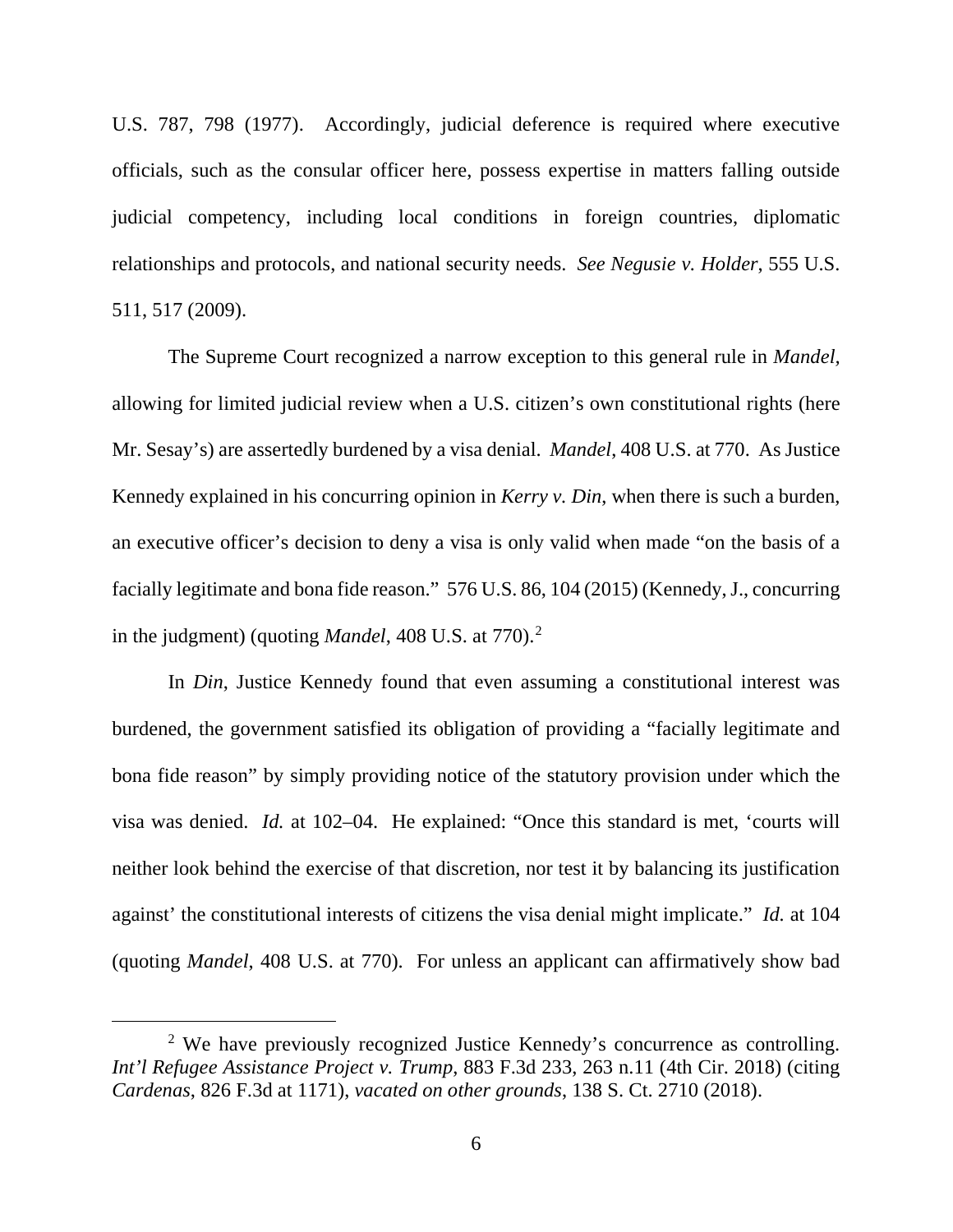faith by the consular officer, "*Mandel* instructs us not to 'look behind' the Government's exclusion . . . for additional factual details." *Id.* at 105 (quoting *Mandel*, 408 U.S. at 770). The Court recently reaffirmed this standard in *Trump v. Hawaii*, noting that "the Government need provide only a statutory citation to explain a visa denial." 138 S. Ct. 2392, 2419 (2018).

That judicial review in this context is "highly constrained" is unsurprising. *Id.* at 2420; *see also Matushkina v. Nielsen*, 877 F.3d 289, 291 (7th Cir. 2017). The narrow scope of review finds its roots in the Court's reiterations that the admission and exclusion of those seeking entry is a "fundamental sovereign attribute exercised by the Government's political departments largely immune from judicial control." *Hawaii*, 138 S. Ct. at 2418 (quoting *Fiallo*, 430 U.S. at 792). It is well settled that this power is "inherent in sovereignty, necessary for maintaining normal international relations and defending the country against foreign encroachments and dangers." *Int'l Refugee Assistance Project v. Trump*, 961 F.3d 635, 649–50 (4th Cir. 2020) (quoting *Mandel*, 408 U.S. at 765). While these crucial principles may not be readily apparent or implicated in any particular visa determination, their cumulative importance to the conduct of foreign policy and exercise of diplomatic relations is large. Judicial respect for the rightful prerogatives of others is an essential piece of this national design. And even on a practical level, there are literally countless visa applications each year, and to thrust courts into the "nuanced and difficult decision" that Congress has suitably situated amongst the executive's duties would mark no small change in our own role. *Din*, 576 U.S. at 103 (Kennedy, J., concurring in the judgment).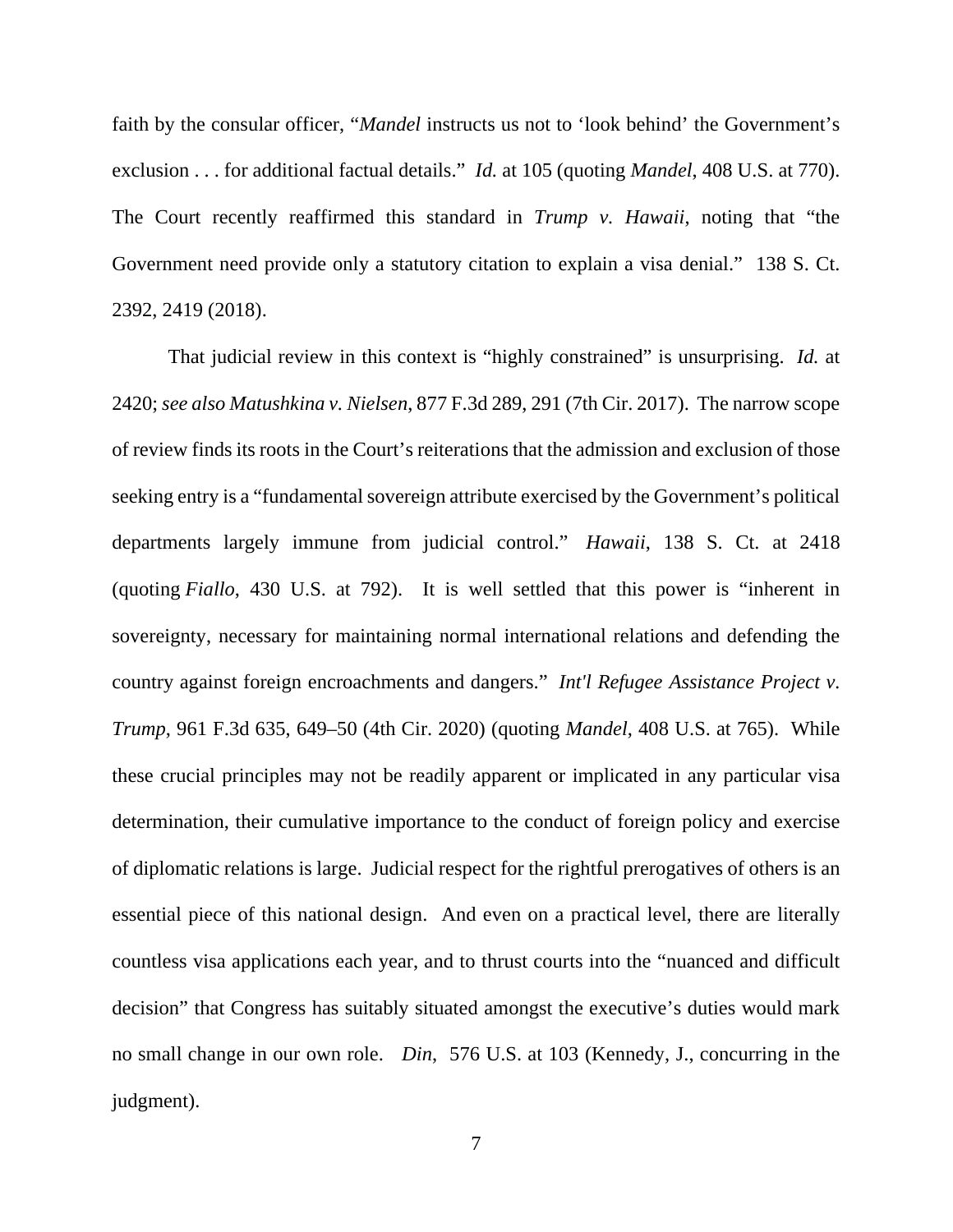With that framework in mind, this appeal's outcome is clear. The doctrine of consular nonreviewability plainly prohibits this court from questioning the consular officer's visa determination. The Supreme Court has unambiguously instructed that absent some clear directive from Congress or an affirmative showing of bad faith, the government must simply provide a valid ineligibility provision as the basis for the visa denial. *Hawaii*, 138 S. Ct. at 2419.

The government met this obligation by providing 8 U.S.C.  $\S$  1201(g) and  $\S$  $1182(a)(6)(C)(i)$  (an anti-fraud and misrepresentation provision) as the statutory bases for denial of Ms. Sesay's visa application. Moreover, not only did the consular officer provide the applicable statutory provisions as the bases for Ms. Sesay's visa denial, but the officer went further than necessary by explaining her decisionmaking—she found Ms. Sesay had proffered a falsified passport and lied about her age.

Appellants urge us to review those factual grounds for the denial, but the doctrine is clear: such an inquiry falls outside the limited scope of our review. For the doctrine of consular nonreviewability to have any meaning, we may not peer behind the decisional curtain and assess the wisdom of the consular determination. Probing the consular officer's decision would require reviewing the credibility of the applicant's testimony, the authenticity of the documentation, and balancing the reason for the denial against any constitutional interest allegedly burdened. *See Din*, 576 U.S. at 104 (Kennedy, J., concurring in the judgment). That we cannot do because the cited provisions are facially legitimate and appellants' attempts to establish bad faith involve nothing more than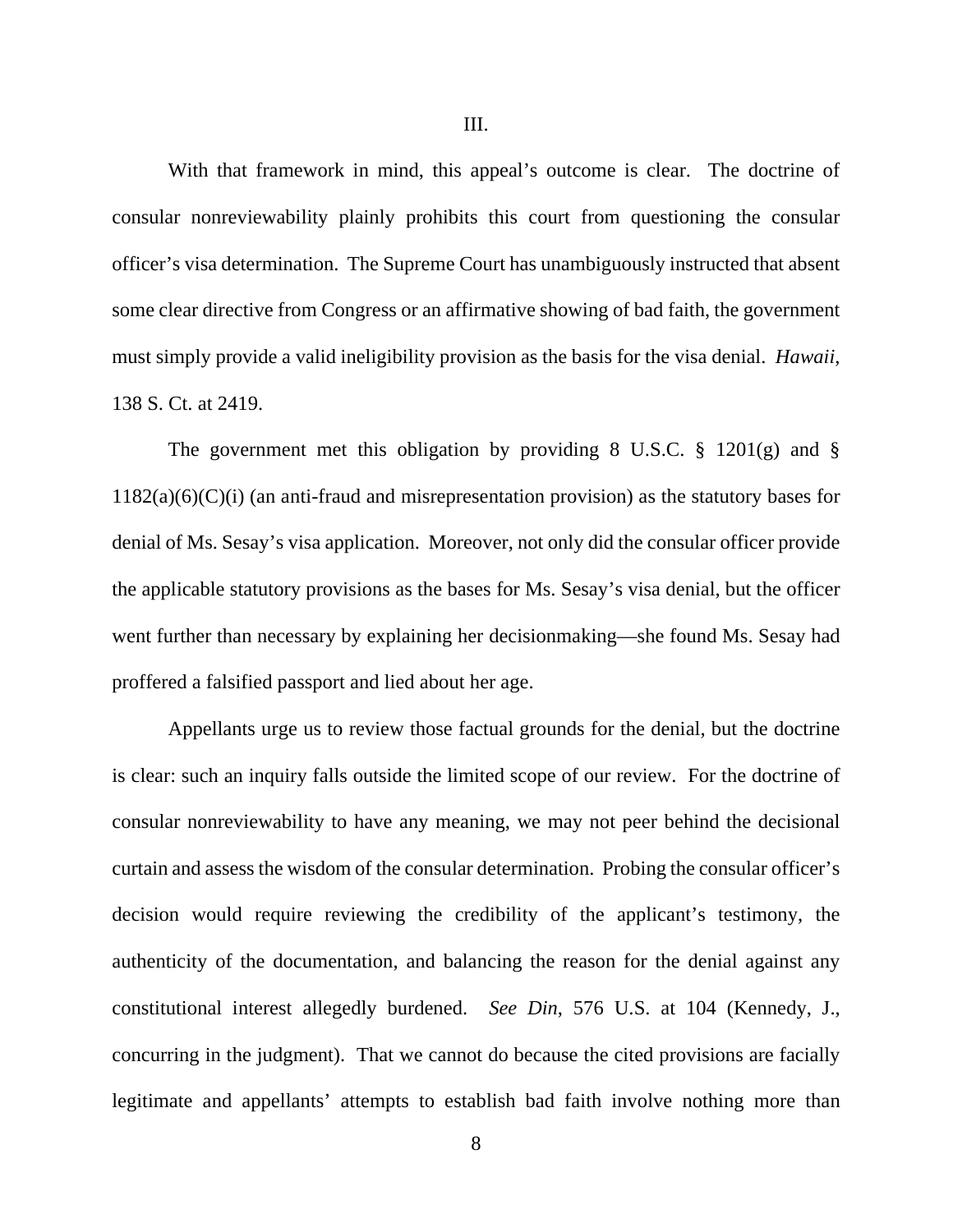conclusory allegations. As noted by the district court, the "unclear allegations enumerated by Plaintiffs do not plausibly allege a claim of bad faith with sufficient particularity." *Sesay*, 2019 WL 670244, at \*5. Indeed, appellants essentially argue that the consular officer displayed bad faith in doing her duty to ensure that Ms. Sesay's age was accurate.

In a further attempt to establish bad faith, appellants point to the many months of proceedings, but such back and forth only demonstrates the lack of bad faith in this case. Far from revealing some malicious intent, the months of requesting further documentation show that the government was doing its due diligence in ensuring all proper documentation was considered before exercising its discretion in granting a visa. *See Yafai v. Pompeo*, 912 F.3d 1018, 1022 (7th Cir. 2019) ("A request for additional documents is inconsistent with the plaintiffs' allegation that the officer ignored evidence in bad faith; on the contrary, the officer's willingness to reconsider [the] application in light of additional evidence suggests a desire to get it right.").

Moreover, the fact that the government adjudicated and denied Ms. Sesay's application under § 1182(a)(6)(C)(i) after appellants filed their April 2018 complaint seeking an adjudication was hardly illicit because the government merely took "the very action" that appellants sought. *Sesay*, 2019 WL 670244, at \*5 (citing *Saleh v. Tillerson,*  293 F. Supp. 3d 419, 431 (S.D.N.Y. 2018); *see also Baluch v. Sullivan*, 719 F. App'x 725, 726 (9th Cir. 2018). That the outcome of the adjudication was not to appellants' liking does not transform the consular action into one of bad faith. *Yafai*, 912 F.3d at 1022. Without this affirmative showing of bad faith, the government's actions in this case were